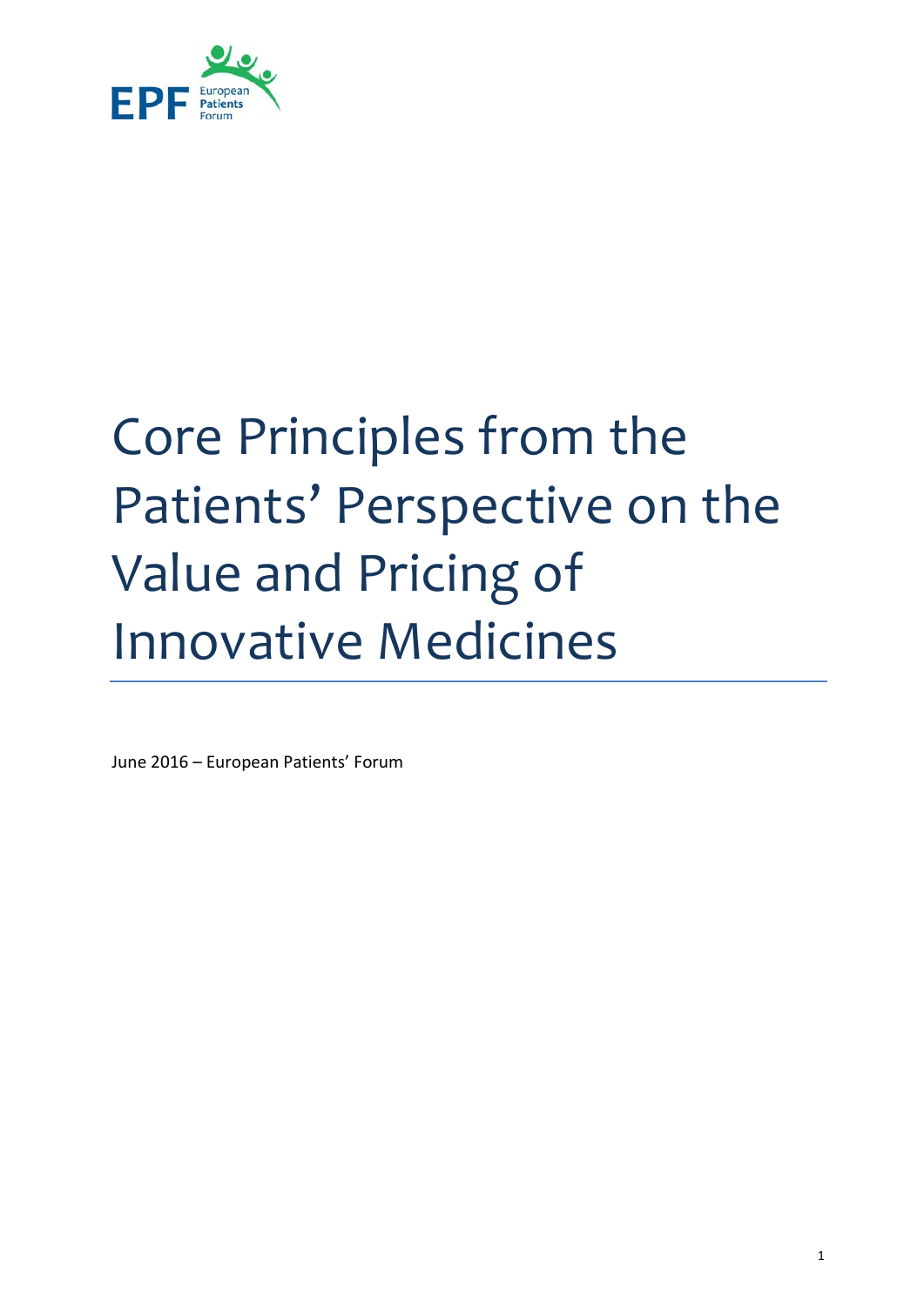

## **Contents**

| Core Principles from the Patients' Perspective on the Value and Pricing of Innovative Medicines. 1 |
|----------------------------------------------------------------------------------------------------|
|                                                                                                    |
|                                                                                                    |
|                                                                                                    |
|                                                                                                    |
|                                                                                                    |
|                                                                                                    |
|                                                                                                    |
|                                                                                                    |
|                                                                                                    |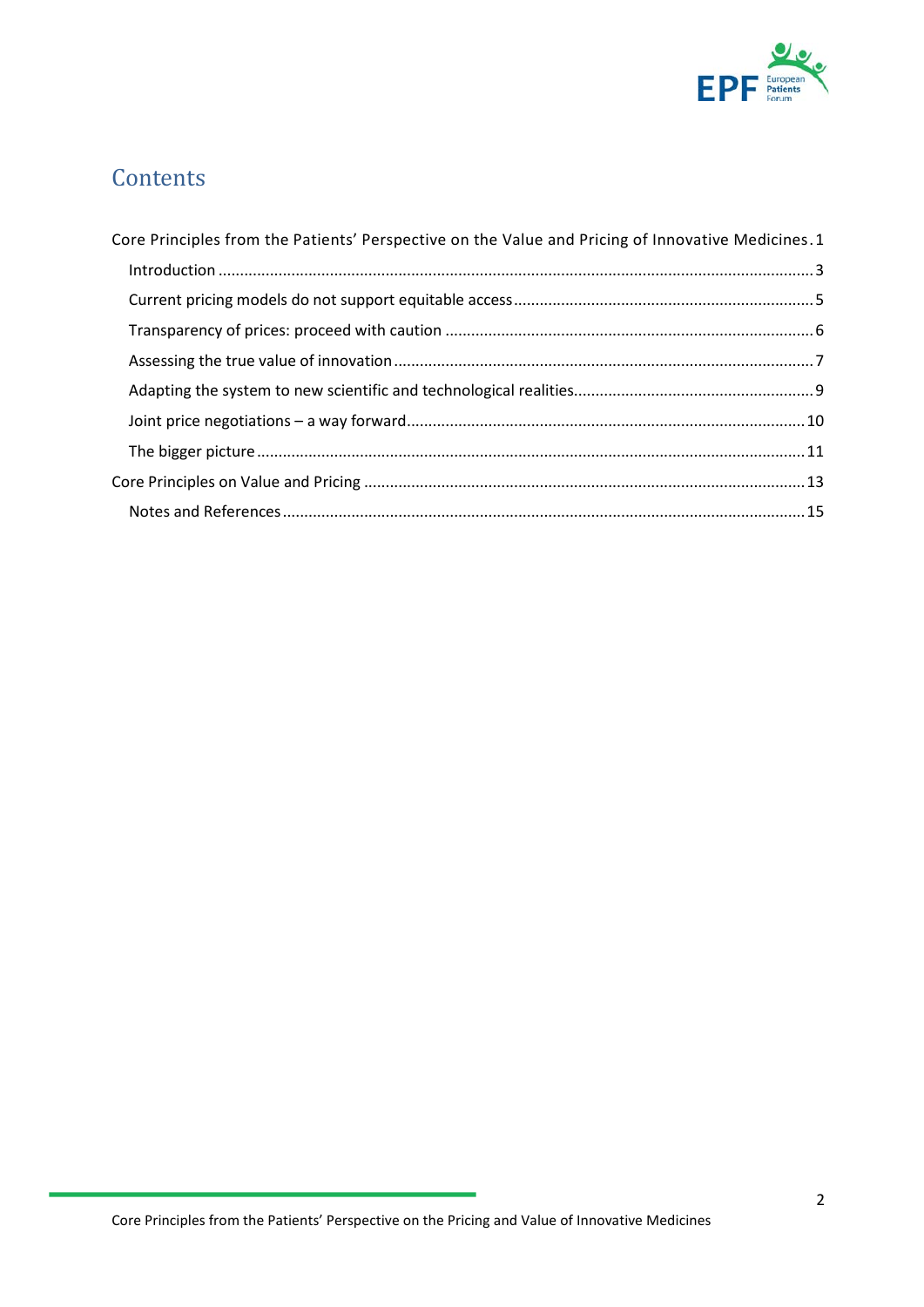

This document has been prepared by the EPF board and supported by our membership as a constructive contribution to the current EU level debates on the value and pricing of innovation. It builds on a preliminary statement circulated in advance of the informal Health Council in mid-April.

The objective of this document is to:

- Outline the key concerns of the patient community regarding inequities in access related to current pricing models
- Provide a patient perspective on the current debates on the value of innovation
- Highlight key principles that political decision-makers in Member States, the EU Institutions and the pharmaceutical industry should apply in order to ensure equitable access to treatment based on need, not means, while supporting the long-term sustainability of our health systems.

#### <span id="page-2-0"></span>**Introduction**

The European Patients' Forum's vision is that all patients with chronic and/or lifelong health conditions in the EU have access to high quality, patient-centred equitable health and social care. Access to healthcare, including to medicines, is recognised as a fundamental right and promoted as a common EU policy. Inequity in access is a main factor behind health inequalities<sup>[1,](#page-15-0)[2](#page-15-1)</sup> and the European Parliament has recognised patients with chronic diseases as a group whose needs should be taken into special consideration when addressing health inequalities.[3](#page-15-2)

Timely access to accurate diagnosis and appropriate treatment not only improves patient health and well-being but can also offset significant costs to the health and social systems as a result of avoidable exacerbation of health conditions. For patients with chronic diseases, medicines form an important, sometimes crucial, aspect of treatment. New and better medicines hold the promise of significant improvements to health or quality of life or even a new lease on life in the form of a cure.

Access to medicines can be framed in similar terms as access to healthcare generally, following EPF's principle of equitable access based on needs not means:

- *Availability*: the medicine needs to be available in the market;
- *Affordability*: patients should not suffer financial hardship as a result of seeking treatment and healthcare systems should not suffer financial hardship as a result of seeking to provide treatment for their citizens;
- *Adequacy*: the medicine should be safe, of high quality and effective;
- *Appropriateness*: the medicine needs to be appropriate for patients' needs;
- *Accessibility*: the medicine should be distributed through reachable channels, without geographical or time barriers.[4](#page-15-3)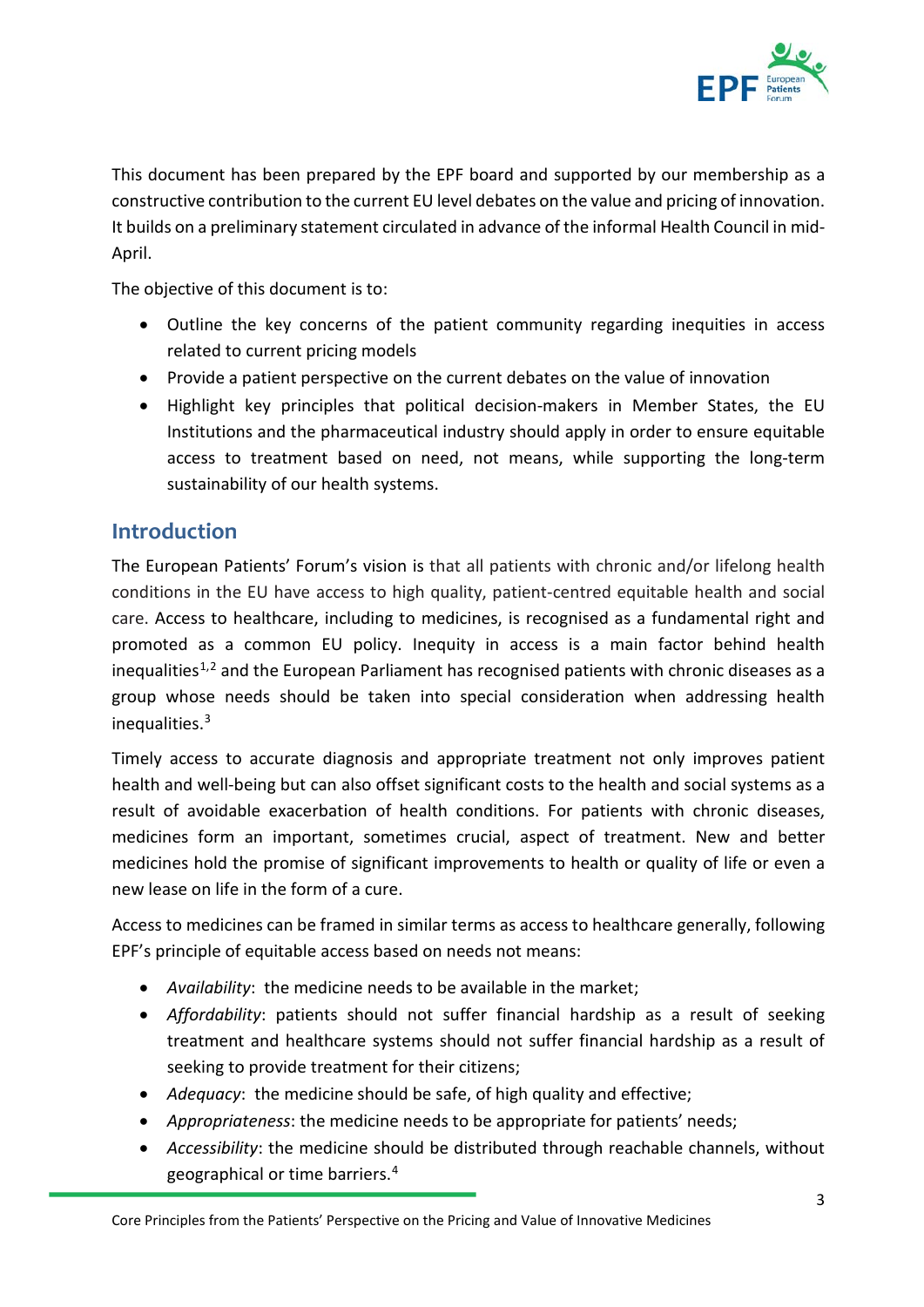

Accessibility is becoming increasingly urgent in health and social policies. Unacceptable disparities in patients' access to medicines persist, whilst healthcare systems are increasingly struggling to accommodate the cost of some new medicines. Existing disparities have been made worse against a background of austerity measures and falling healthcare spending in many Member States since 2009.<sup>[5](#page-15-4)</sup> Patient groups perceive such austerity policies as being short-term budgetary gains – cuts in healthcare and insurance coverage, increased patient fees and co-payments, and withdrawal of social support and protection.

Contributing to this development are changes in the industrial research and production process of new medicines. On the one hand, as many so-called "blockbuster medicines " have reached or are soon reaching the end of their period, there is a growing opportunity for new generic medications to enter the markets. This can be seen as good news for patients as generics entry can considerably lower the prices paid by healthcare systems by introducing competition. [6](#page-15-5) On the other hand, scientific knowledge is advancing fast. New, potentially ground-breaking, discoveries are being made, including cures from chronic infection and in personalised medicine and genomics.<sup>[7](#page-15-6)</sup> An increasing number of research projects and companies are focusing on developing differentiated and specialised medicines targeted at smaller patient groups. This is also good news, as it holds the promise of more effective and personalised solutions to patients' specific needs. Yet, these new treatments are often extremely expensive. Patients will only reap the benefits of the new therapies if, once they are on the market, they are accessible and affordable to all who need them.

Practices such as "ever-greening" of patent protection and deals to prevent or delay the entry of generic products onto the market, and "price-gouging" – whereby certain companies acquired old, neglected drugs and turned them into costly 'new' drugs $8 8 -$  have drawn attention to failures and gaps in the current system and reinforced calls on the pharmaceutical industry to "walk the talk" as a responsible health stakeholder. Prices of medicines cannot simply be based on strategies to maximise profit without ensuring access to all who need them.

Member States of the EU have all committed to the UN Sustainable Development Goals, which comprise achieving universal health coverage, including financial risk protection, access to quality essential health-care services and access to safe, effective, quality and affordable essential medicines and vaccines for all by 2030. Inequalities in access are contrary to these goals, to the Charter of Fundamental Rights, to the EU Treaty's commitment to the principle of well-being,<sup>[9](#page-15-8)</sup> and to the fundamental European values of equity, solidarity and good quality in healthcare.[10](#page-15-9) 

EPF therefore believes there is an urgent need to react to these developments, to identify effective and concrete solutions at EU level and to ensure that all patients across Europe have access to high-quality, affordable treatments.

Core Principles from the Patients' Perspective on the Pricing and Value of Innovative Medicines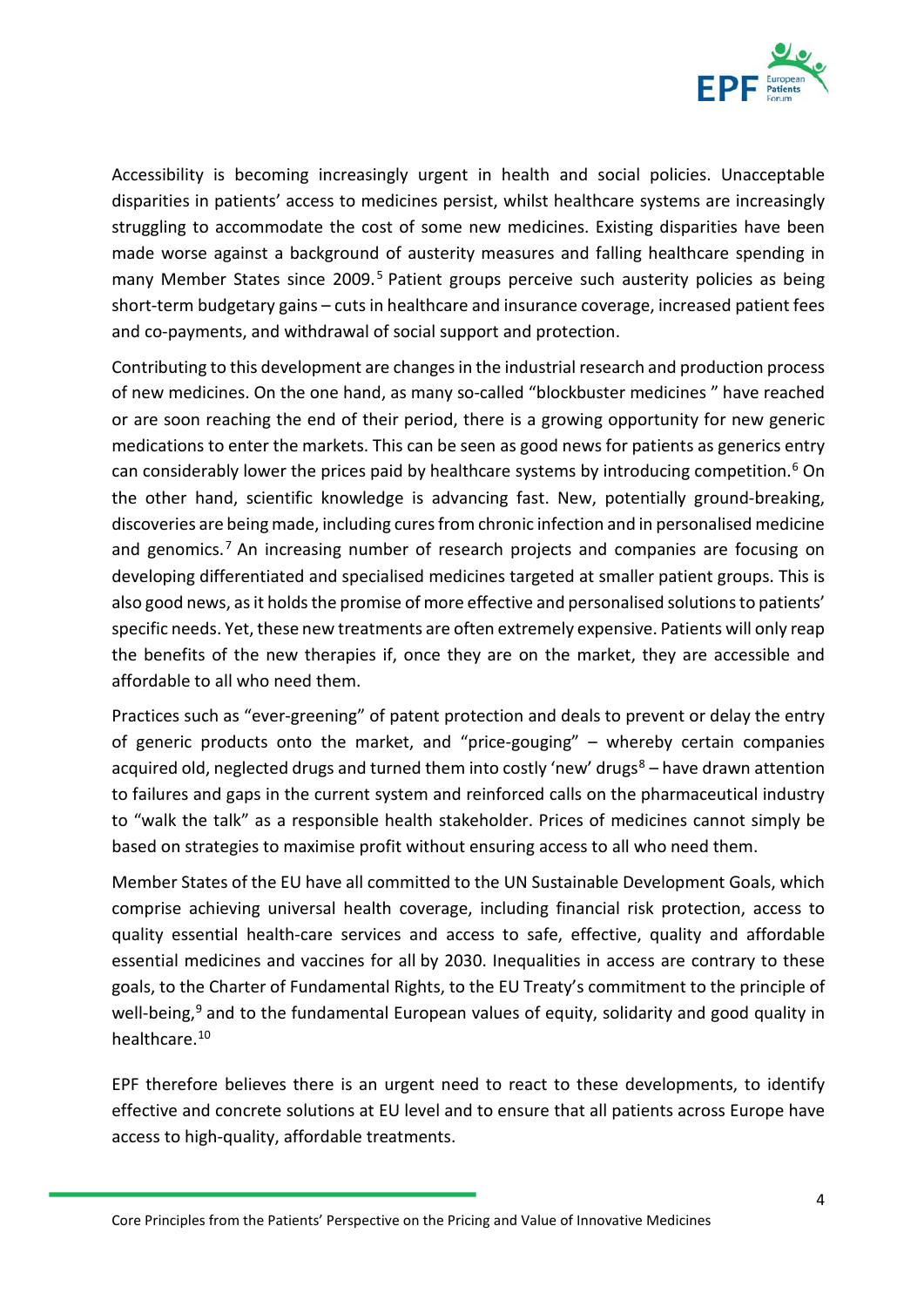

## <span id="page-4-0"></span>**Current pricing models do not support equitable access**

Many now believe that new medicines are too expensive and threaten not only equity of access but also the long-term sustainability of European health and social systems. Healthcare systems are confronted by conflicting aims – providing equitable access to innovative medicines, whilst preventing an unacceptable escalation of costs. Unfortunately, too often they try to balance this by passing more of the cost of the medicines on to patients – through restricting reimbursement or increasing co-payments – strategies which are not only unacceptable from an equity perspective but also counterproductive, as they worsen health outcomes and exacerbate societal inequalities. Similarly rationing, i.e. limiting access to a defined number of patients for entirely economic reasons, undermines the principles of solidarity and equity. It existentially threatens the interests of the patients denied access despite medical needs.

In an effort to try to drive down the prices of medicines, Member States practise **external**  reference pricing (ERP).<sup>[i,](#page-4-1)[11](#page-15-10)</sup> Whilst this may generate savings and room for shifting costs in the short term, it has significant disadvantages for patient access, particularly in poorer Member States: companies adapt their market strategies to launch products in high-paying countries first, creating delays in patients' access in other countries. Sometimes a company may decide not to launch a product at all in a number of countries, if it is not deemed commercially worthwhile. ERP may also lead to price convergence, which can disadvantage countries with already low health budgets (and average patient income), which will pay a higher price than if they did not use reference pricing. [12](#page-15-11)

**Differential pricing** has been put forward as an alternative strategy, both by the pharmaceutical industry and some other stakeholders.<sup>[13](#page-15-12)</sup> Differential pricing is a strategy whereby price is set according to different economic situations between countries. Until now, it has been discussed mainly in terms of "price discrimination" – a type of pricing strategy adopted by companies to optimise market access. However, differential pricing as a *political strategy* driven by collaboration between Member States with the aim of improving equity of access, has been less explored.

Recently, attention has shifted towards the concept of **value-based pricing**. This is based on the idea that prices of medicines should be linked to the health benefit they bring to patients and to society. It is framed by broader discussions on the need to measure health outcomes, generally motivated by the desire to improve the quality of care and public health as well as foster greater transparency and accountability of the health systems. It is also proposed that value-based pricing may help balance short-term cost effectiveness with long-term incentives

<span id="page-4-1"></span>i Also known as "external reference pricing or international price comparison / benchmarking, is defined as the practice of using the price(s) of a medicine in one or several countries in order to derive a benchmark or reference price for the purposes of setting or negotiating the price of a medicine in a given country." It is usually limited to specific medicines, such as originator, prescription-only or new medicines. (Study on enhanced cross-country coordination in the area of pharmaceutical product pricing. Final report, December 2015; page xiv.)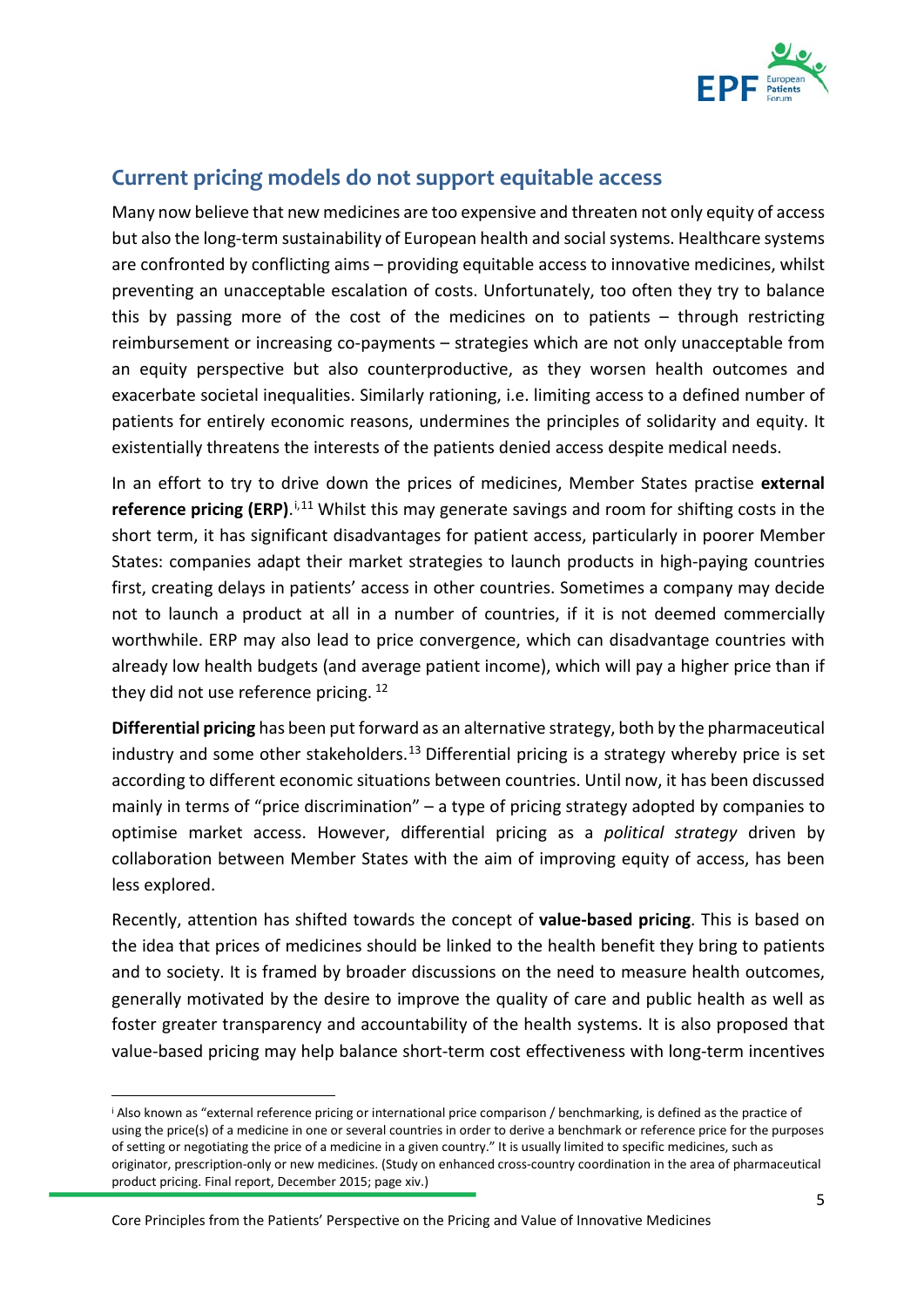

for industry to develop added-value products. EPF is contributing to reflections on health outcomes, together with other stakeholders. [14](#page-15-13)

According to a 2013 report by the OECD, many countries already apply some type of "valuebased" policies in pricing and reimbursement, but the way value and cost-effectiveness determined and the different factors applied in assessment are very different in different OECD (and EU) countries . There is also no commonly accepted definition of value.[15](#page-15-14)

**EPF believes that future approaches towards pricing and reimbursement will need to be linked to the (added) value of a medicine for patients, and to involve some degree of differentiation between countries.** We believe the constructive discussion at European level must continue, aiming for a political consensus on the principles, scope (for example, specific medicines for high unmet needs), and a strategy for tackling practical issues. This discussion requires political will and leadership, and a commitment to solidarity and ethics from the Member States and industry, and it must take place with the involvement of patients and (public) payers.

One major barrier for differential pricing is the existence of parallel trade.<sup>[ii](#page-5-1)</sup> Parallel trade is based on the principle of free movement of goods within the internal market, but it is a factor in medicine supply shortages and may lead to reduced access . EPF believes that Member States should prioritise the interests of patients' and public health over the internal market, and take action to limit the negative impacts of parallel trade where necessary. Member States would have to agree to limit external referencing for those medicines where a differential strategy would be adopted; as well as address other possible practical issues.

#### <span id="page-5-0"></span>**Transparency of prices: proceed with caution**

Many are concerned that national decisions taken on pricing and reimbursement are hampered by lack of transparency on the prices of medicines and the cost of research and development. The argument in favour of **transparency on medicines prices** is that it would make medicines pricing more realistic and more equitable. Essentially, that external reference pricing would work if Member States could know the actual prices paid by other Member States.

The Council conclusions on Innovation for the benefit of patients (December 2014) called for greater collaboration on HTA as well as more "effective sharing of information on prices of and expenditure on medicinal products, including innovative medicinal products". The EURIPID EUfunded project has set up a price database for competent authorities, but until now it only

<span id="page-5-1"></span>ii Parallel trade is also called parallel export; it happens when a medicine originally sold under patent protection "is traded in another country without control or permission from the original patent holder ... From a legal perspective, medicines as such are no exception to the free mobility of goods in the internal market." Thus medicines from lower-priced countries are exported to higher-priced countries. (Study on enhanced cross-country coordination in the area of pharmaceutical product pricing. Final report, December 2015; page xvii)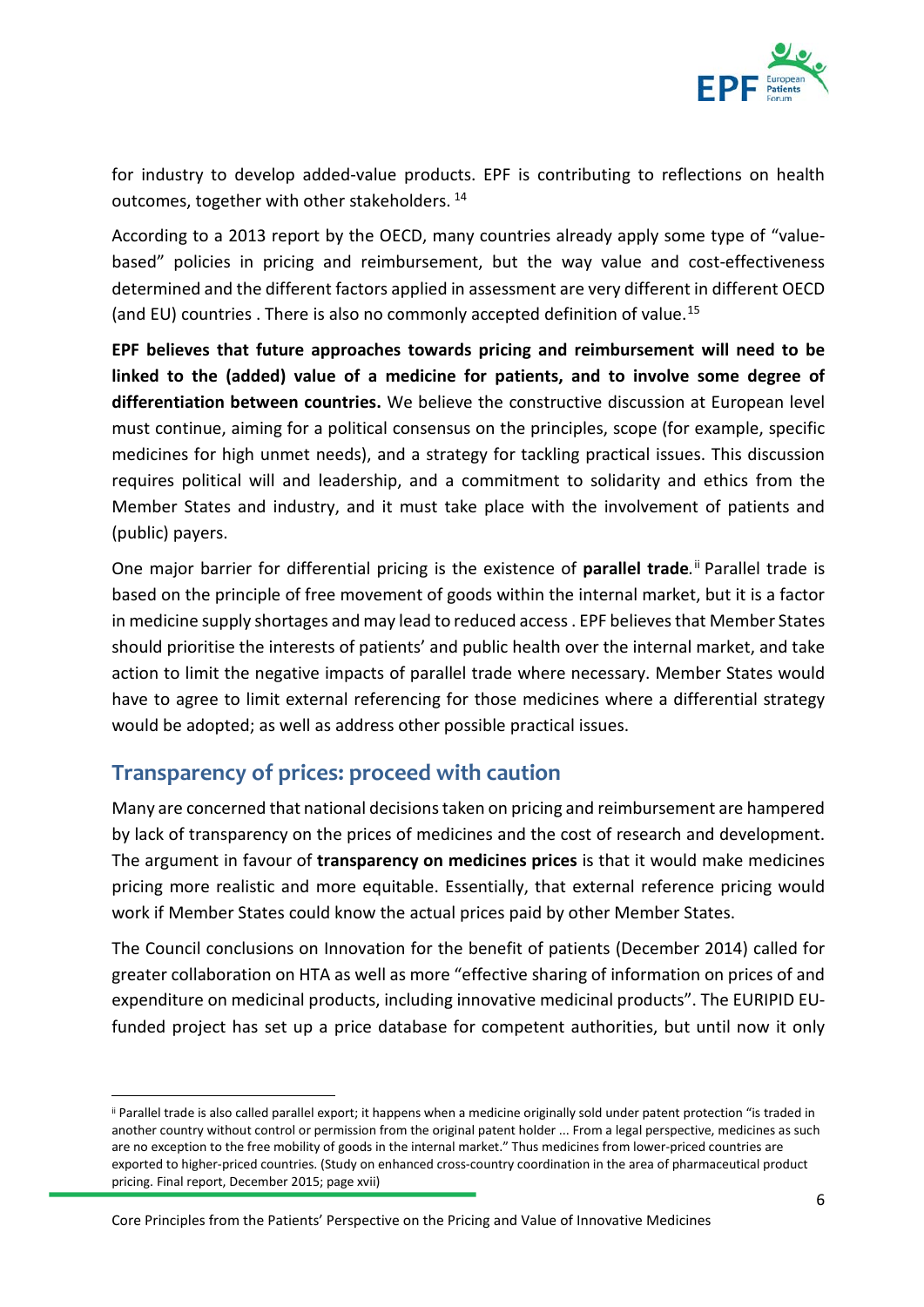

includes list prices, not actual prices. These are achieved as a result of negotiations with companies, which are confidential.

Some stakeholders argue that there should be no secret deals between payers and companies, and the real prices should be shared so Member States could drive down prices. The pharmaceutical industry, in turn, argues that full transparency would be counter-productive for access.<sup>[16](#page-15-15)</sup> Views between Member States vary.<sup>[17](#page-15-16)</sup>

In principle, we believe in progress towards maximum transparency for reasons of openness and accountability of the system towards patients and citizens. Value-based pricing and implementation of performance-linked risk-sharing agreements also imply the need for more transparency. However, we believe more knowledge is needed on the possible unintentional or undesirable impacts of transparency of actual negotiated prices on patient access – e.g. in terms of undermining price differentiation – in the long-term.

Availability of information on the *processes* and *criteria* of decision-making on pricing and reimbursement also varies, and some national authorities are not adhering to the *timelines* of [18](#page-15-17)0 days for decision-making under the EU Transparency Directive.<sup>18</sup>

From a patient's perspective, the divergent decisions reached by HTA bodies of different Member States, and sometimes within the same Member State<sup>[19](#page-15-18)</sup>, on the same medicines is confusing and leaves patients in an unequal situation. Patients are also not always aware of what medicines are being assessed, what criteria are used, and who is involved. Quite often, patients do not even know how to engage in the process.

Patients' engagement is in our view vital – both from a moral perspective, because the decisions directly impact patients' lives and well-being, but also from a practical perspective, because a meaningful definition of "value" and "added therapeutic value" is only possible with the involvement of patients.

#### <span id="page-6-0"></span>**Assessing the true value of innovation**

The updated report Priority Medicines for Europe and the World (WHO, 2013), the reports of the Belgian EU presidency on Innovation and Solidarity (2010), and the Council Conclusions on Innovation for the benefit of patients (2014) have raised concerns about access and questioned the nature of innovation: what does "innovative" mean; what should be considered "valuable" innovation; and how should valuable innovation be adequately incentivised and rewarded?

In EPF's view the word innovation carries with it normative connotations. We understand an innovative medicine to be a new medicine that brings added value for patients. <sup>[20](#page-15-19)</sup> Not everything that is new can be considered innovative in this positive meaning of the word, even though the medicine's molecular structure or mechanism of action could be new. What matters is the degree to which the medicine makes a tangible (positive) difference for patients and the nature that benefit.

Core Principles from the Patients' Perspective on the Pricing and Value of Innovative Medicines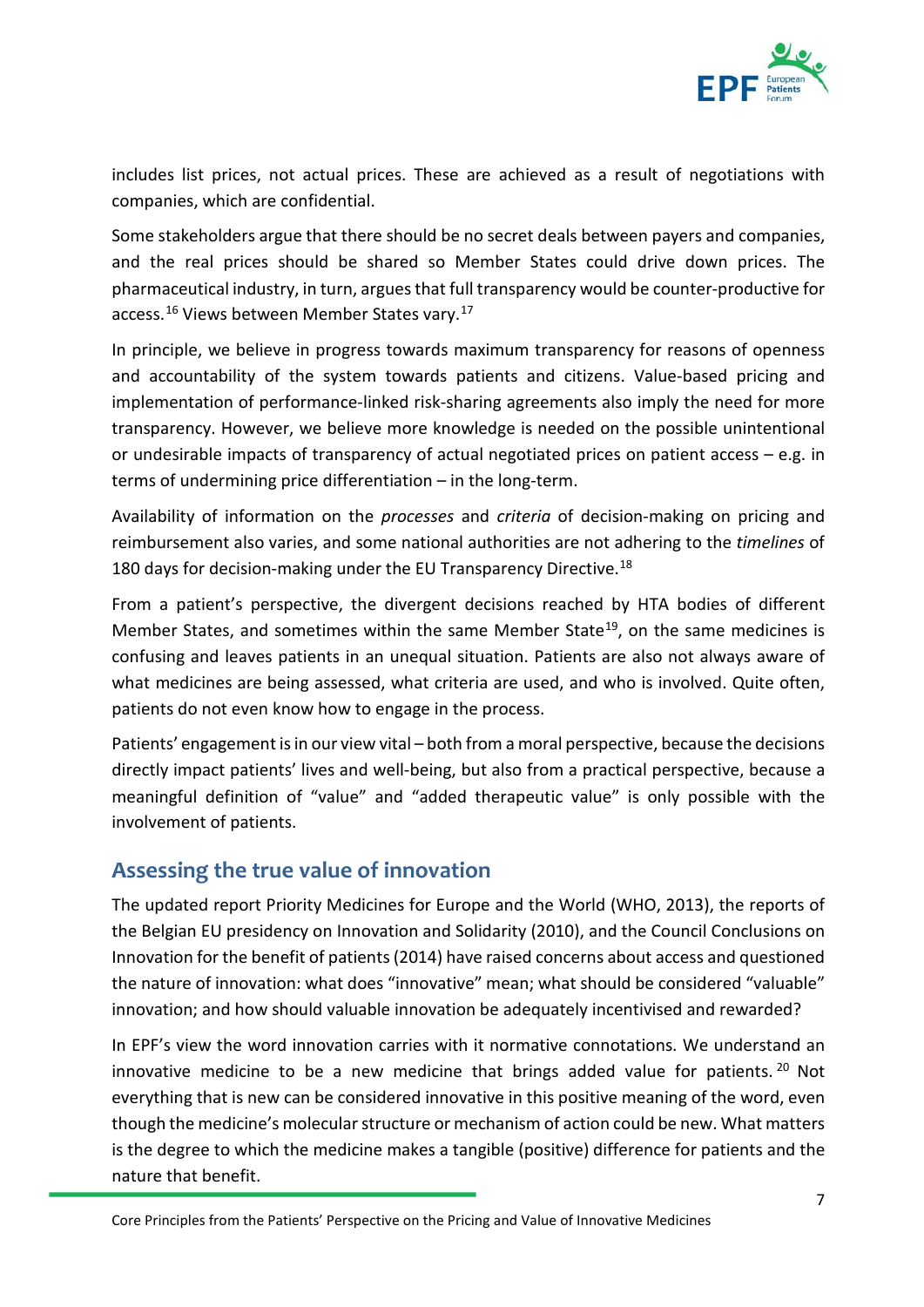

The concept of *added therapeutic value* (ATV), at the heart of the current discussions around medicines pricing, refers to a therapeutic advantage offered by a new medicine compared to existing ones, but there is no universally agreed definition of the concept. A recent European Parliament study defined it as "the incremental 'therapeutic value' brought by a new drug or intervention compared with the best available treatment options already on the market. The therapeutic value can be defined in terms of patient-relevant endpoints and relevant levels of effectiveness, efficacy, and safety." [21](#page-15-20)

The added therapeutic value of innovative medicines is debated; some sources claim that most new medicines do not add anything significant to the existing treatment options, and some may even do more harm.<sup>[22](#page-15-21)</sup> We believe it is fundamentally unethical to spend limited public funds on therapies that do not have demonstrable added value. However, it is difficult to comment conclusively on assessments on specific medicines, as long as it is not clear how they incorporated the patient's perspective of the balance between benefits and harms.

First, it is well known that patients can have a very different perspective of therapeutic benefit, different priorities (both in terms of quality-of-life factors and prioritised clinical outcomes), and different levels of acceptance of potential risks, compared to medical professionals.<sup>[23](#page-15-22)</sup> Second, many products come with high uncertainty at the time of marketing authorisation – i.e., with evidence hinting at the value the product may have, but with a lack of sufficiently comprehensive data to completely back up that estimation. Therefore, a given product may not be in a position to have "demonstrated" added value at the time of marketing authorisation but may well demonstrate this over time, thanks to the ongoing collection of real-world data.

The importance of **incorporating the patient perspective in HTA** is increasingly recognised,<sup>24</sup> and the integration of patient-reported and patient-relevant outcome measures (PROMs) including quality of life, in HTA is considered necessary in order to arrive at an accurate assessment of a medicine's added value. But in practice, patient involvement in HTA is still very limited, and so far there is no agreement on the best method of involving patients.<sup>25</sup>

In our view, the value of an innovative medicine for patients needs to be always at the heart of HTA. The patient experience may be difficult to capture fully in formal (quantitative) measures, and therefore qualitative evidence also needs to be integrated. Taking as starting points initiatives such as the HTAi Patient and Citizens' Sub-Group and existing best practices in HTA agencies across the world, appropriate methodologies and structures can be developed.

Naturally several factors will play a part in the value assessment, including value for patients, value for money (cost-effectiveness) and budget impact. A company should not be able to dictate its price, even for medicines that do represent valuable innovation, if this makes the innovative medicine unaffordable and inaccessible.

Core Principles from the Patients' Perspective on the Pricing and Value of Innovative Medicines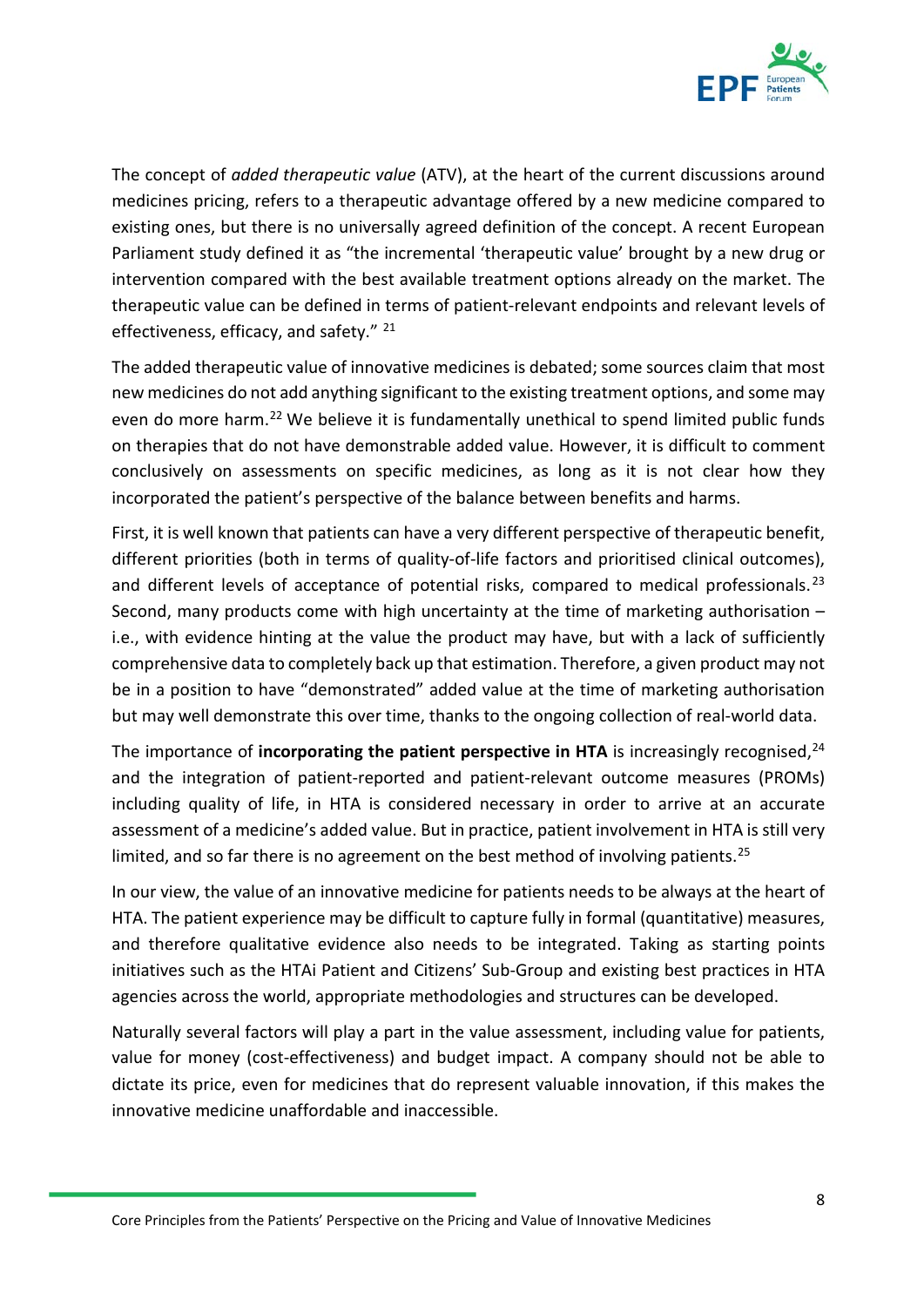

## <span id="page-8-0"></span>**Adapting the system to new scientific and technological realities**

Scientific advances in the area of genomics and personalised medicine are likely to have a major impact on medicines development, authorisation, pricing and reimbursement in the longer term as science moves towards more targeted populations, precision /personalised therapies, and predictive medicine. Personalised or stratified medicines, combinations, borderline productsii, and advanced therapies will require new ways of evaluation. They will also need new ways of managing clinical use; even when an initial assessment shows a positive benefit-risk, it is very likely that additional data will need to be collected over time.<sup>[26](#page-15-25)</sup>

The European Commission recently set up an expert group on Safe and Timely Access to Medicines for Patients (STAMP) $^{27}$  $^{27}$  $^{27}$ , where experts from Member States exchange information about the experience of Member States, examine national initiatives and identify ways to use more effectively the existing EU regulatory tools with the aim of improving patients' access to medicine, in close collaboration with the European Medicines Agency.

New concepts that are being explored include that of **adaptive pathways**. **[iv](#page-8-2)** This complex approach implies the need for more collaboration between the pharmaceutical, med-tech and IT industries, regulators, HTA, payers, medical professionals and patients. ADAPT-SMART, a project funded under the EU Innovative Medicines Initiative (IMI-JU) is currently exploring the scientific, practical, ethical and legal aspects of adaptive pathways.<sup>[28](#page-15-27)</sup>

A new, collaborative mind-set, involving **early dialogue between all of the stakeholders** at EU level is needed from the earliest stages of medicines research and development, building on existing examples such as the SEED and MOCA initiatives.<sup>[29](#page-15-28)</sup> The mechanisms ensuring input from patients must be expanded and strengthened, also nationally. This will help identify anticipated benefits and value, outcomes for patients. An early dialogue will also result in a more reliable basis for value-based pricing. It will make the process of R&D more predictable for the industry and could enable Member States and patients to have more of a steering role on the R&D priorities of companies to ensure public health needs are given due attention.

**Systematic collection of real-world evidence** is the key to the success of value-based pricing approaches: robust systems must be in place for post-market data collection (on ADRs, changes to the benefit-risk balance, health outcomes in different patient groups). The necessary infrastructure must be put in place for systematic collection of real-world evidence, particularly through well-designed, interoperable registries, to capture treatment outcomes both successful and unsuccessful, and including off-label use. The system needs to ensure

Core Principles from the Patients' Perspective on the Pricing and Value of Innovative Medicines

<span id="page-8-1"></span>iii Products where it is not clear if they fall under the definition of medicinal product or some other category (for example medical device or food supplement) for regulatory purposes.

<span id="page-8-2"></span>iv The concept of adaptive pathways approaches therapeutic R&D, licensing and evaluation as one continuum over the 'lifecycle' of the medicine: early dialogue and scientific advice during the R&D process; possible conditional authorisation/adaptive licensing; flexible pricing and reimbursement models; continuous monitoring of health outcomes; and regular re-assessments.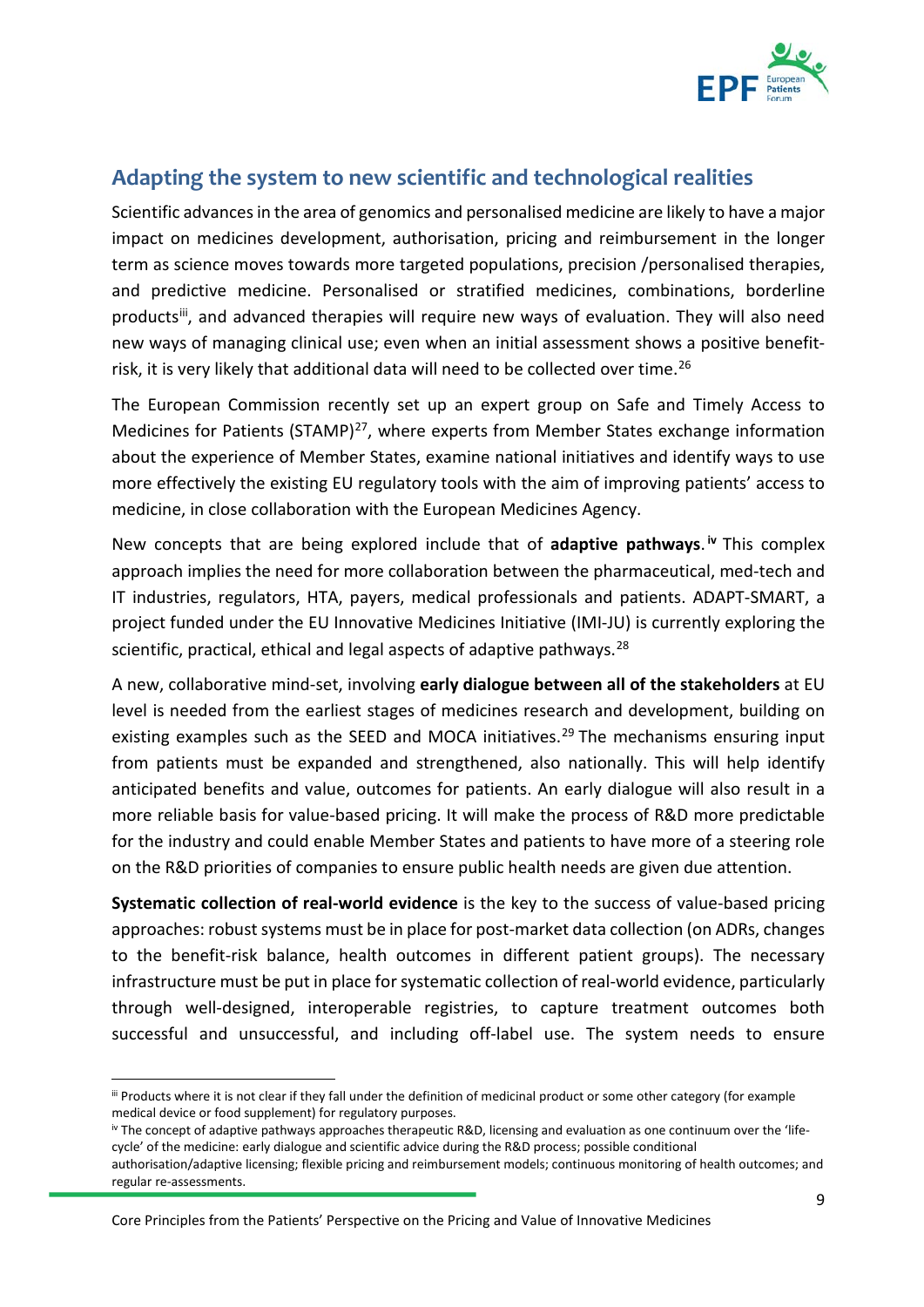

companies' compliance with their data-collection obligations; the information collected must then be made quickly available for appropriate action to be taken by regulators, industry, medical professionals and patients.

To manage the risks associated with uncertainties regarding the value of new medicines compared to the high prices, Member states are increasingly using a variety of tools that are collectively referred to as **managed entry agreements** (MEAs). These range from instruments with a rather narrow financial focus such as rebates and discounts linked to price-volume agreements and capping schemes, to more outcomes-focused approaches where the company is obliged to provide additional data on real-life performance of a medicine. They all have the common aim of facilitating access to new medicines in a context of uncertainty and high prices.[30](#page-15-29)

From the patient perspective, purely financial measures are problematic as they are essentially sticky-patch solutions, reflecting failures of the system. They are also focused on the shortterm, and their benefits appear dependent on the secrecy of negotiations. On the other hand, MEAs aimed at collecting evidence of treatment outcomes over a longer time and linking pricing and reimbursement to added value are more interesting as they are aimed at managing uncertainties and at ensuring that the right patients benefit from the treatments.

#### <span id="page-9-0"></span>**Joint price negotiations – a way forward**

In May 2015 EPF and EURORDIS published a joint letter calling on the EU's pricing and reimbursement authorities to support the scaling-up of pilots on early dialogue and to establish a "table for price negotiation" with a group of Member States, i.e., to take a collaborative European approach to negotiating the prices of medicines with pharmaceutical companies, rather than one that is fragmented.<sup>[31](#page-15-30)</sup> We believe this would lead to better collaboration between industry and payers and, ultimately, to better access to medicines and improved health outcomes. It could be established first by a core group of "willing Member States" and progressively integrate more countries.[32](#page-15-31) There is already interest among some Member States in collaboration; the Netherlands, Belgium and Luxembourg recently agreed to start joint negotiations of prices for some orphan drugs, aiming for enhanced exchange of information and joint work on the assessment of medicines<sup>33</sup> in which other Member States may be joining. Similar discussions have started between Bulgaria and Romania.<sup>[34](#page-15-33)</sup>

This approach is only possible if all parties accept that pricing discussions will be based on a value assessment – especially for products in areas with small populations and high uncertainties – and will be linked to post-market evidence generation. Prices would have to be flexible over time – it would need to be possible to adjust them both up and down.

Core Principles from the Patients' Perspective on the Pricing and Value of Innovative Medicines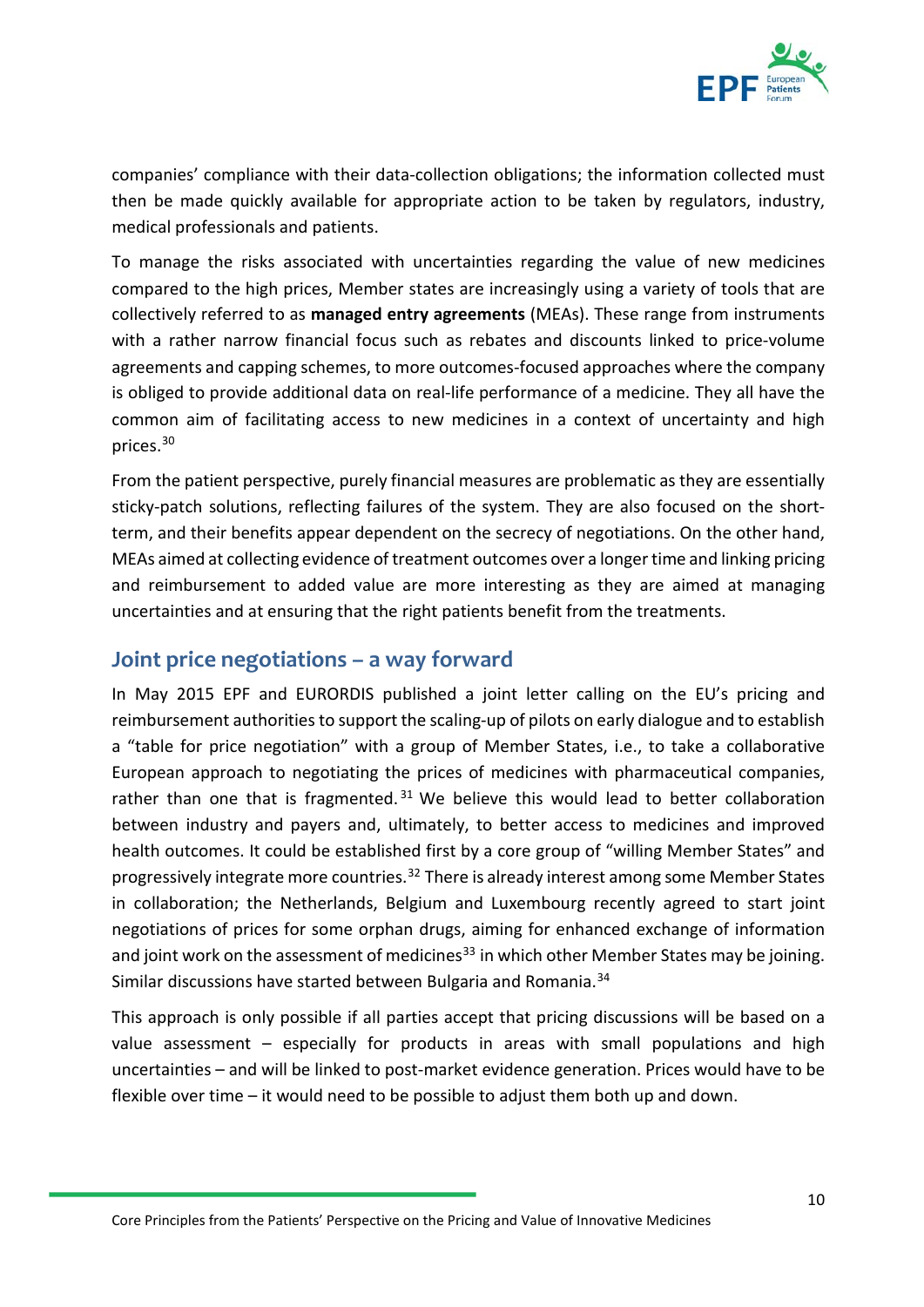

## <span id="page-10-0"></span>**The bigger picture**

Research and development in pharmaceuticals should be geared towards unmet needs of patients and of public health, including those in the updated WHO 2014 Report on Priority Medicines. We believe more open debate is needed around investment in health, valuable innovation, as well as societal values and preferences and what constitutes a "fair" return on investment; such a debate implies the need for more transparency about the real costs of medicines' research and development. Patients and the public/citizens play different and complementary roles in these debates: whilst a broad discussion is needed around societal values, priorities and public health needs, when it comes to identifying unmet needs at individual patient or disease-level, it is vital to involve patients and their organisations.

Currently commercial companies, whose priorities are driven primarily by shareholder value, are focusing on what is commercially attractive rather than public health needs per se. However, the commercially-driven model is not providing needed innovation for many critical health needs, in particular poverty-related and neglected tropical diseases as well as antibiotics.<sup>[35](#page-15-34)</sup> A "correction" of the research priorities is needed, for example through more publicly funded research (including basic research, comparative research on existing treatments and treatment combinations, and repurposing). This investment should be fully reflected in the price of the final medicine.

EPF believes there is a role for developing genuine Public Private Partnerships in addressing unmet needs that can foster innovation.<sup>[36](#page-15-35)</sup> More broadly, EPF welcomes emerging initiatives looking at alternative funding models for pharmaceutical R&D, such as patent pools and other "de-linking" initiatives, which may be particularly relevant when it comes to addressing global health needs and health equity. $37$ 

In addition, other issues that need to be addressed to improve cost-effectiveness of care and outcomes for patients and society include: reducing waste in health systems; tackling overtreatment and the use of inappropriate therapies or services, as well as under-treatment; improving patient adherence;<sup>[38](#page-15-37)</sup> fighting corruption, which is an important access barrier in some Member States; and counteracting and preventing unethical practices by some companies, which should be monitored and strictly sanctioned.

At the end of the day, investment in health is a political choice. Ensuring universal access to new, innovative medicines for all those who need it is a political choice. We urge decisionmakers to reject the "zero-sum-game" approach, whereby health budgets are regarded as fixed and immutable, and take positive action to realise an inclusive society that values health and makes it a political priority.

We are convinced that investment in valuable innovation will result in a virtuous circle, whereby better health outcomes will eventually contribute to balancing the short-term financial impact of the investment, and possibly even generate greater efficiencies and savings in the entire

Core Principles from the Patients' Perspective on the Pricing and Value of Innovative Medicines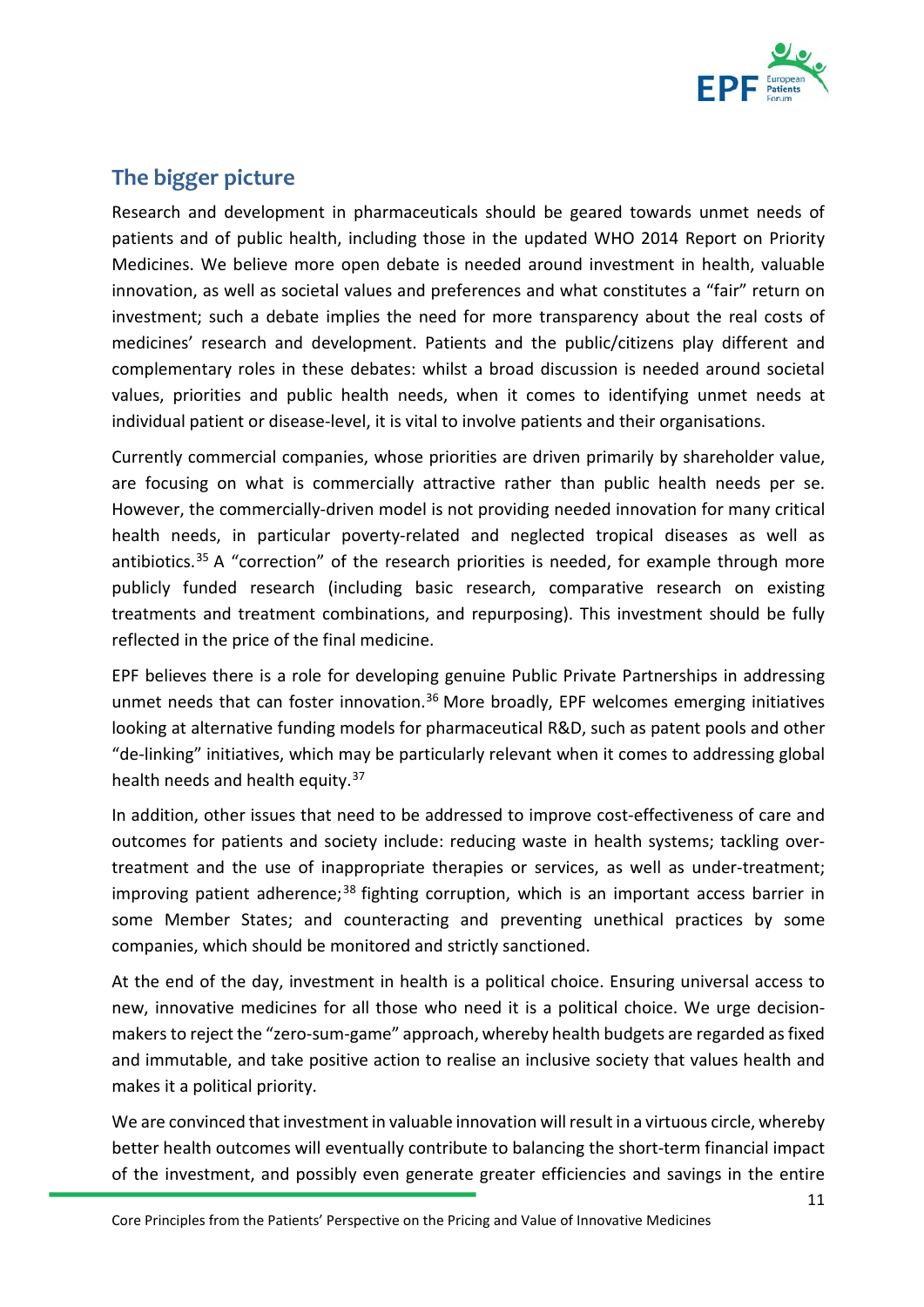

economy in the long term. We therefore call on European decision-makers and stakeholders to put patients' health first and ensure EPF's core principles on value and pricing of innovative medicines are applied to the fullest extent possible. EPF and our members will continue to play a constructive role in helping to achieve this.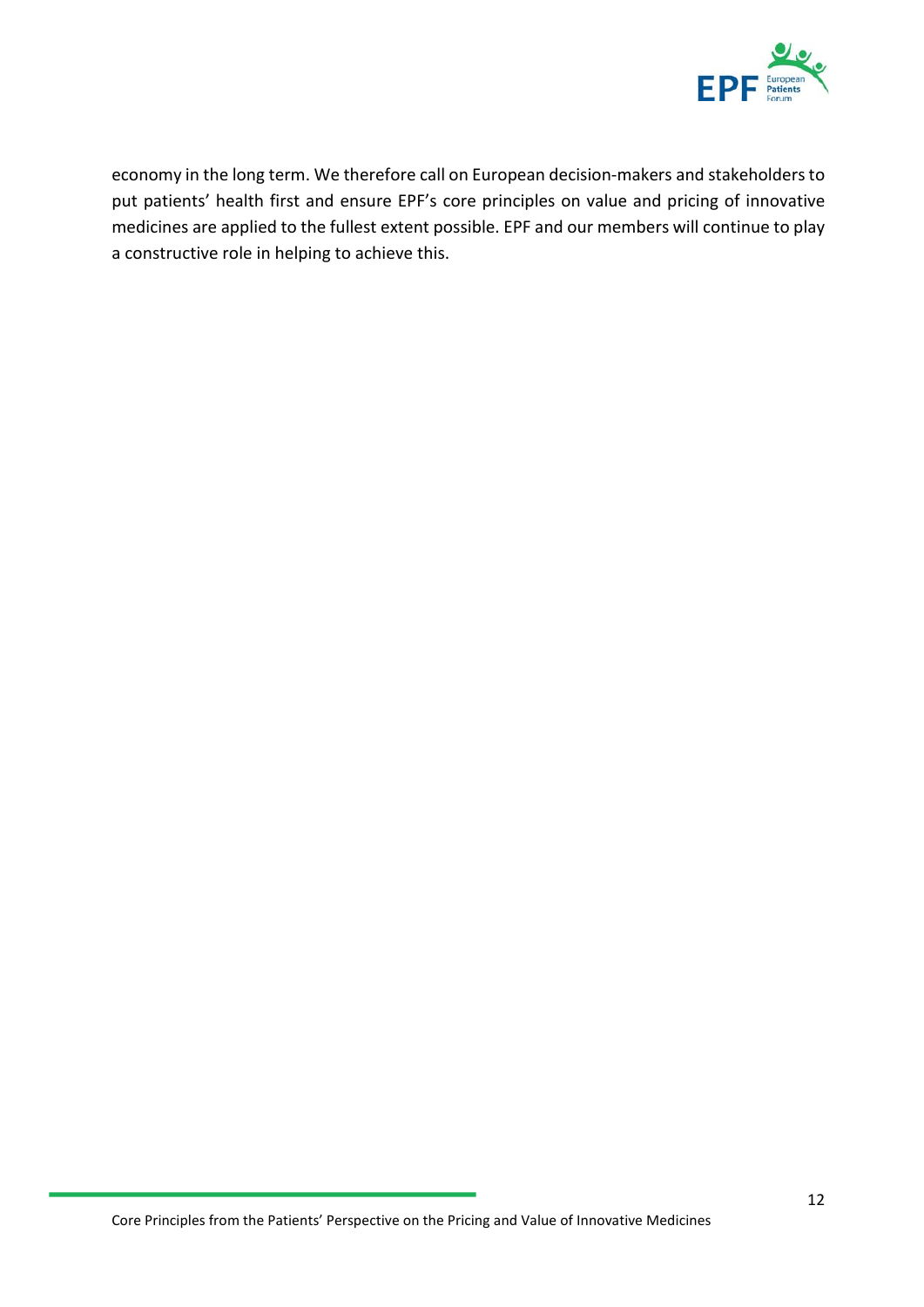

## **Core Principles on Value and Pricing**

#### <span id="page-12-0"></span>**Health and access to innovative medicines**

- 1. Health is a fundamental right *as well as* a critical investment in the well-being, economic development and cohesiveness of society.
- 2. Medicines are not a consumer good like any other; patients are not merely consumers, and patients' lives cannot be measured in purely economic terms. Medicines are an essential a public good and a core element of health policy.
- 3. Pharmaceutical companies should price new medicines responsibly to ensure that they are accessible and affordable. Pricing should consider *inter alia* a country's relative capacity to pay; budget impact; the extent of public funding that contributed to the development of a medicine; and the need to ensure universal access.

#### **The centrality of patients**

- 4. A common understanding is needed on the concepts of "innovation", "value" and "added therapeutic value". Patients' views should be central to this understanding, including patients' perceptions of quality of life, patient-relevant clinical endpoints, and patients' views on benefits and risks.
- 5. Patients should be recognised as the most important stakeholder group in medicines pricing and value assessment, and the patient perspective should be at the heart of every assessment.
- 6. Frameworks, structures and methodologies should be developed for meaningfully incorporating patient evidence at all stages, from early dialogue to Health Technology Assessments, relative effectiveness assessments, and pricing and reimbursement decisions taken at national level.

#### **Value, pricing and reimbursement**

- 7. A coherent framework for "fair access" to innovative medicines that maximises societal benefit and patient access whilst avoiding unacceptable impact on healthcare budgets should be developed at EU level, through a consultative process led by governments with the participation of all stakeholders including patients. Such a framework should encompass at least the following elements:
	- o Closer collaboration by Member States on price negotiations and scaling-up of pilots on early dialogue such as MoCA and SEED;
	- o Adoption of common principles and mechanisms for encouraging and rewarding innovation in order to encourage continued investment in R&D;
	- o Exploration of the potential of adaptive pathways, managed entry agreements and other mechanisms for optimising access and determination of value;

Core Principles from the Patients' Perspective on the Pricing and Value of Innovative Medicines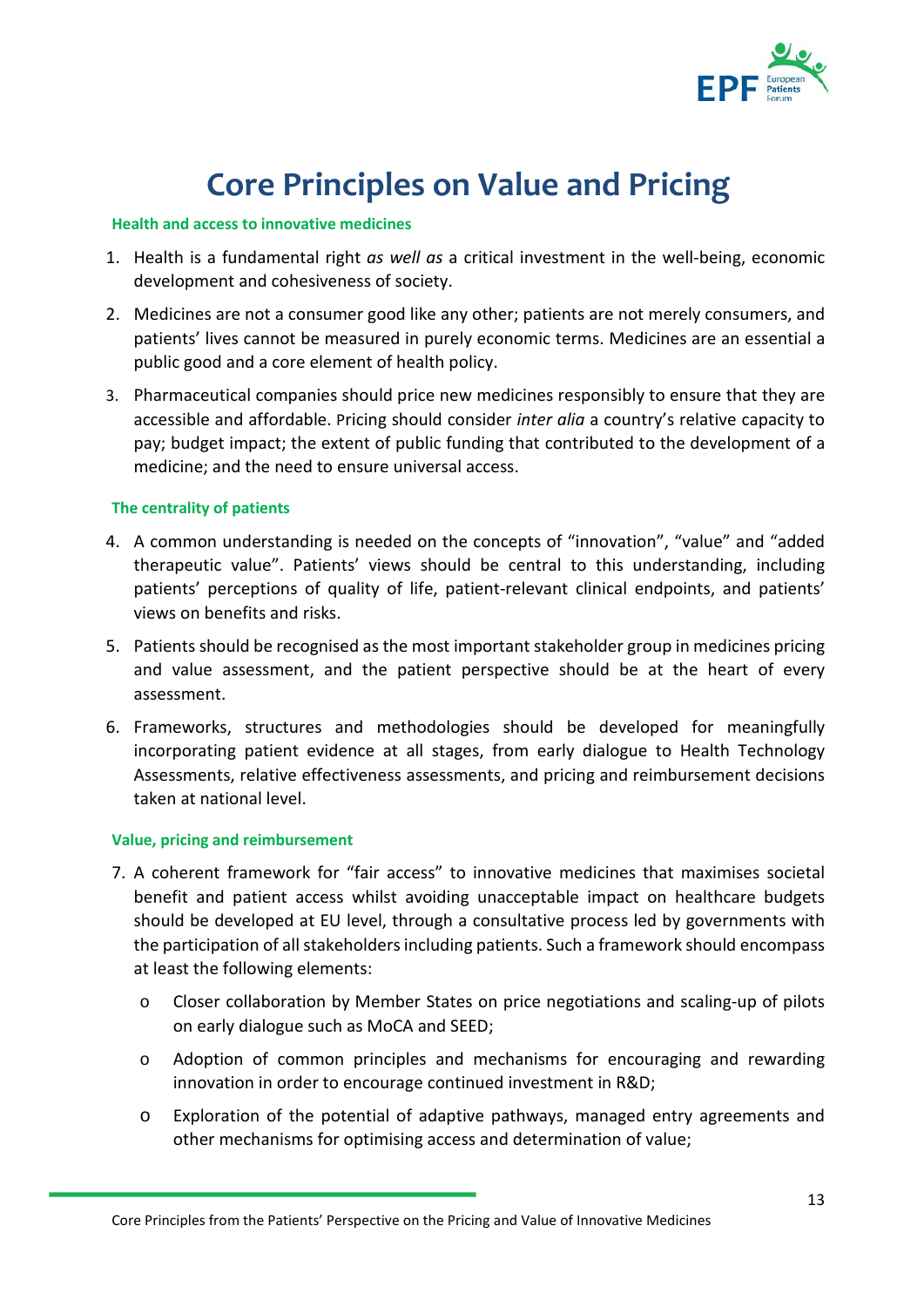

- o More thorough exploration of differential pricing mechanisms, barriers and potential solutions to dealing with practical issues such as parallel trade.
- 8. Pricing and reimbursement authorities should be transparent about their decisions, how these are made, what criteria are used, and who is involved in the process. Information explaining decisions should be available in an easily accessible and understandable format that addresses the specific questions of patients and the public.

#### **Beyond medicines**

9. Patients' needs go beyond medicines and include other therapeutic options, social and community services and peer support. Innovation should be encouraged in this wider sense, encompassing better ways of structuring and delivering integrated health and social care; more efficiency and effectiveness; social innovation; and the development and effective use of new user-driven technologies.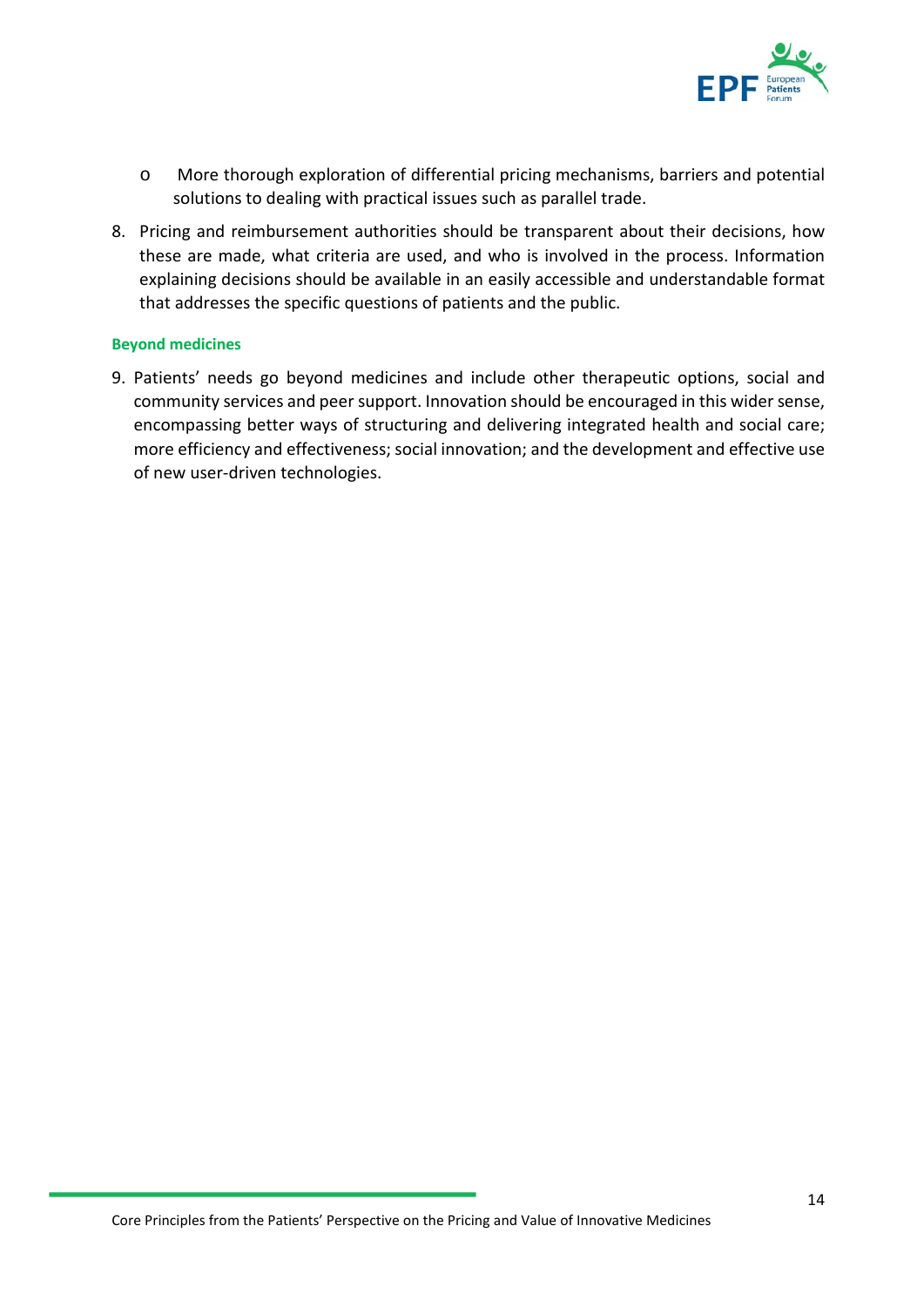

# <span id="page-14-0"></span>**Notes and References**

 $1$  Communication from the Commission to the European Parliament, the Council, the European Economic and Social

Committee and the Committee of the Regions. "Solidarity in health: Reducing health inequalities in the EU". Brussels, 20.10.2009. COM(2009) 567 final.

<sup>2</sup> See EPF's position statements on health inequalities, available at our website: **www.eu-patient.eu/Initatives-**[Policy/Policy/Health-inequalities/](http://www.eu-patient.eu/Initatives-Policy/Policy/Health-inequalities/) 

<sup>3</sup> European Parliament resolution of 8 March 2011 on reducing health inequalities in the

EU (2010/2089(INI))

**.** 

<sup>4</sup> Adapted from EPF position paper "Defining and Measuring Access to Healthcare: the Patients' Perspective," March 2016. Available at [www.eu-patient.eu/whatwedo/Policy/access-to-healthcare/](http://www.eu-patient.eu/whatwedo/Policy/access-to-healthcare/)

<sup>5</sup> OECD (2013) Health at a Glance 2013: OECD Indicators, OECD Publishing.

[http://dx.doi.org/10.1787/health\\_glance-2013-en;](http://dx.doi.org/10.1787/health_glance-2013-en) Eurofound (2014), Access to healthcare in times of crisis, Publications Office of the European Union,

Luxembourg[. www.eurofound.europa.eu/sites/default/files/ef\\_publication/field\\_ef\\_document/ef1442en.pdf](http://www.eurofound.europa.eu/sites/default/files/ef_publication/field_ef_document/ef1442en.pdf)

<sup>6</sup> See e.g., IMS Institute (2015) "The Role of Generic Medicines in Sustaining Healthcare Systems: A European Perspective."

<sup>7</sup> "Shaping Europe's Vision for Personalised Medicine. Strategic Research and Innovation Agenda (SRIA)". Coordination & Support Action (CSA) PerMed, June 2015. Available a[t www.permed2020.eu](http://www.permed2020.eu/)

<sup>8</sup> "Drug Goes From \$13.50 a Tablet to \$750, Overnight" New York Times, 20 September 2015; "Big Price Increase for Tuberculosis Drug Is Rescinded", New York Times, 21 September 2015.<br><sup>9</sup> Article 3, Treaty on European Union

<sup>10</sup> Council Conclusions on Common values and principles in European Union Health Systems (2006/C 146/01)

<sup>11</sup> For definitions and descriptions of different pricing models, please see "Study on enhanced cross-country coordination in the area of pharmaceutical product pricing", final report under contract number 2014 73 03 for the implementation of Framework Contract № EAHC/2013/Health/01 'Health economic reports – analysis and forecasting' (Lot 2), available at

[http://ec.europa.eu/health/systems\\_performance\\_assessment/docs/pharmaproductpricing\\_frep\\_en.pdf](http://ec.europa.eu/health/systems_performance_assessment/docs/pharmaproductpricing_frep_en.pdf)

<sup>12</sup> EC study on pharmaceutical pricing. See reference 11.

<sup>13</sup> "Improving Patient Access to Innovative Medicines the Framework in Which Differentiated Pricing May Offer a Solution", EFPIA 2014 position paper. Available a[t www.efpia.eu/uploads/Modules/Documents/pac-280214](http://www.efpia.eu/uploads/Modules/Documents/pac-280214-ai6-a1-differentiated-pricing-position-paper-final.pdf) [ai6-a1-differentiated-pricing-position-paper-final.pdf](http://www.efpia.eu/uploads/Modules/Documents/pac-280214-ai6-a1-differentiated-pricing-position-paper-final.pdf) 

<sup>14</sup> "Enhancing Value in European Health Systems. The Role of Outcomes Measurement". Multi-stakeholder consensus document (2016). Available at [www.eu-patient.eu/globalassets/policy/patientssafety/value-of](http://www.eu-patient.eu/globalassets/policy/patientssafety/value-of-health-consensus-document.pdf)[health-consensus-document.pdf](http://www.eu-patient.eu/globalassets/policy/patientssafety/value-of-health-consensus-document.pdf)

<sup>15</sup> Paris V and Belloni A (2013) "Value in pharmaceutical pricing", OECD health working papers, No. 63, OECD Publishing, pp. 11-14.

<sup>16</sup> EFPIA position paper, principle 1. See reference 13.

<sup>17</sup> Member State representatives interviewed in Politico, "Health ministers talk drug prices, information sharing" (18.04.2016), " France wants EU to work together on drugs, but not too closely" (18.04.2016). <sup>18</sup> EPF statement on the European Commission's proposal for a review of the Transparency Directive, November 2012.

<sup>19</sup> As an extreme example, in March 2016 in the UK, the Scottish HTA body rejected a treatment for advanced skin cancer because of uncertainty around the long-term benefits, considering it not a good use of NHS resources. Whereas in January of 2016, NICE (the HTA body in England) had approved the same treatment.



The content of this press release represents the views of the author only and is his/her sole responsibility; it cannot be considered to reflect the views of the European Commission and/or the Consumers, Health and Food Executive Agency or any other body of the European Union. The European Commission and the Agency do not accept any responsibility for